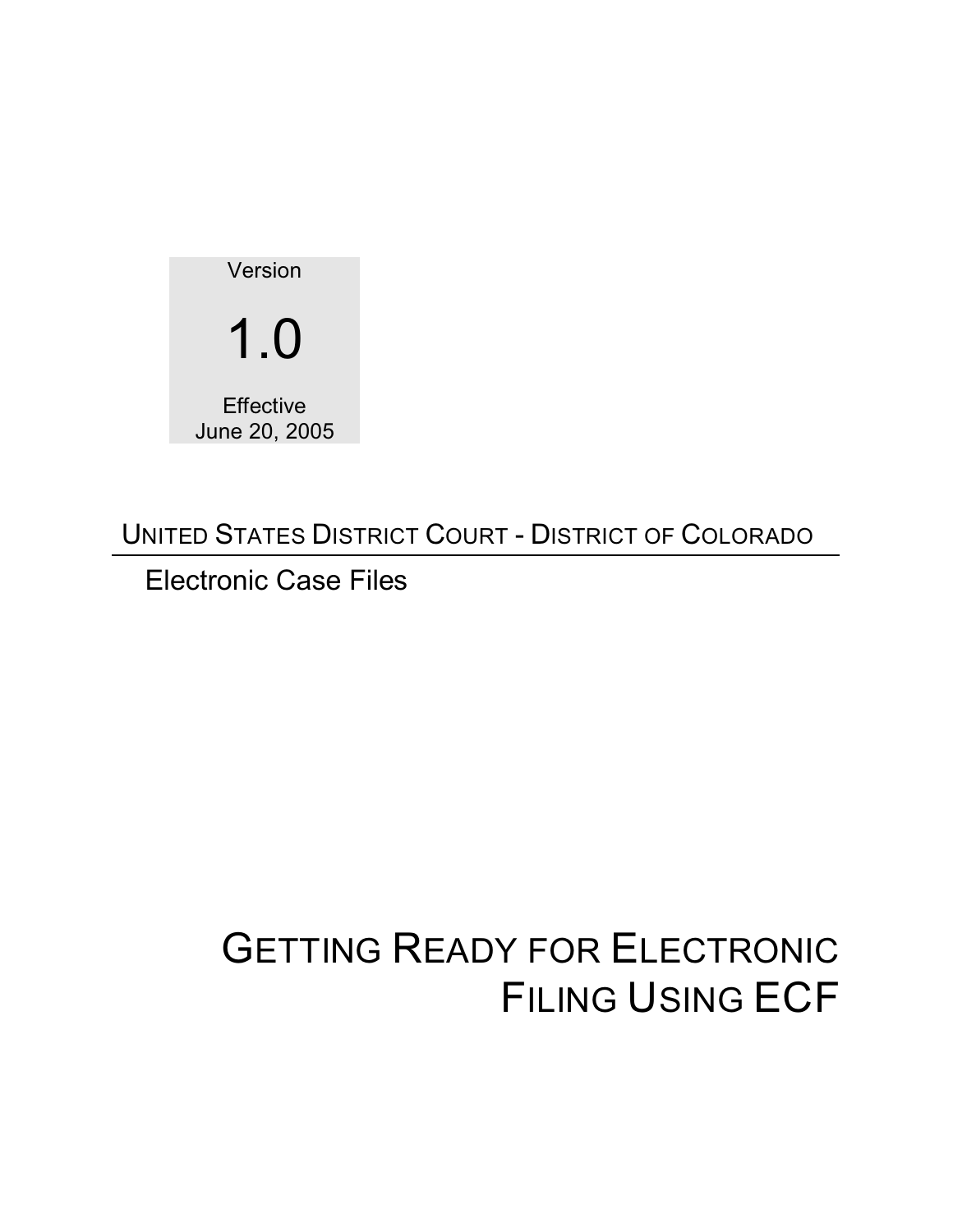## Getting Ready for Electronic Filing Using ECF

| Chapter 3 - PC Hardware/Software and Internet Access  3 |
|---------------------------------------------------------|
|                                                         |
|                                                         |
|                                                         |
|                                                         |
|                                                         |
|                                                         |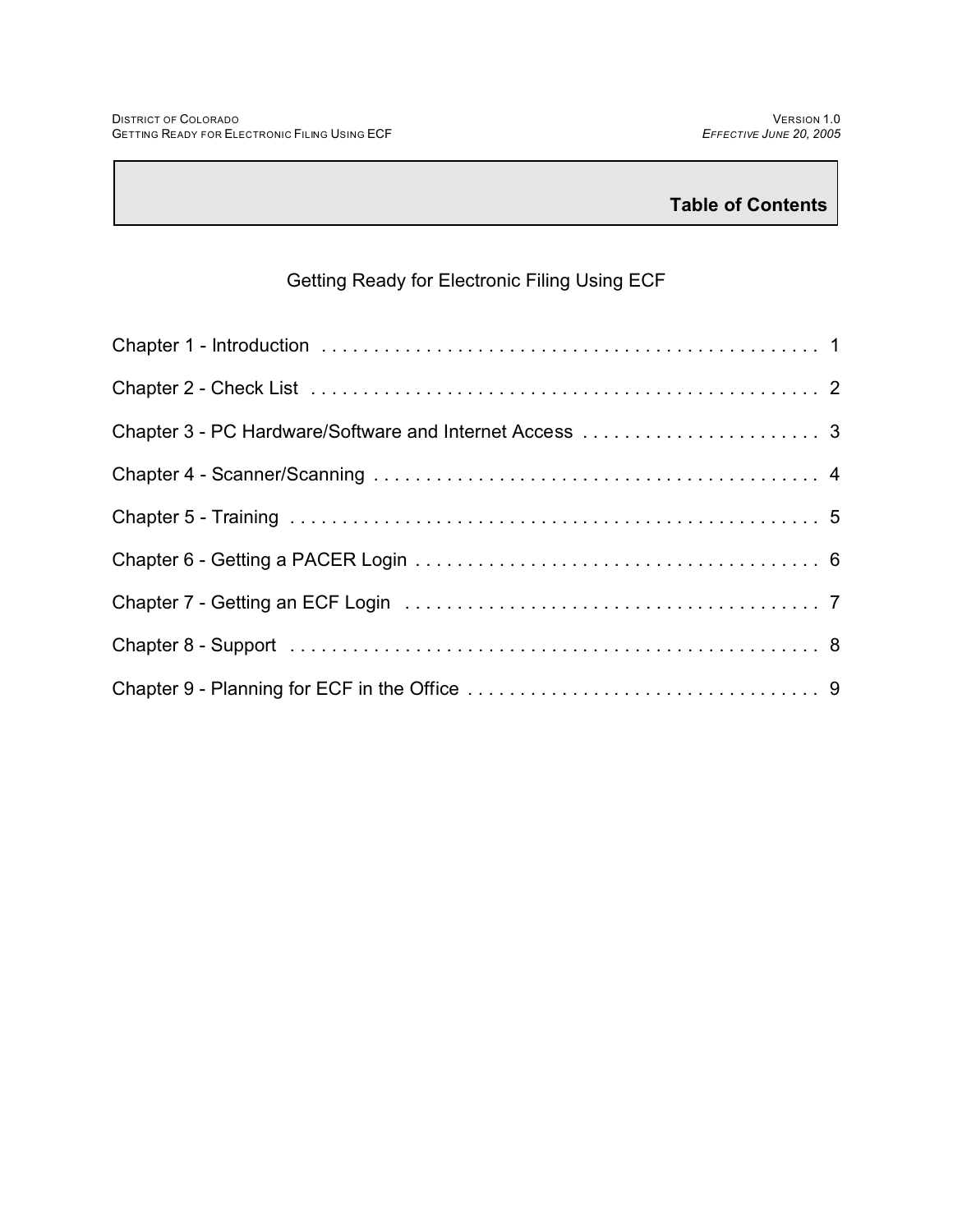## **Chapter 1 Introduction**

W elcome!!! The United States District Court, District of Colorado would like to present this guide to assist you and your office in getting prepared for Electronic Filing using the Electronic Case Files (ECF) system . This guide is intended to provide information that will assist you in getting the logins, equipment, training, and software you might need to successfully access and electronically file documents with the District of Colorado.

This guide also provides a "Planning for ECF in the Office" section which is intended to present inform ation and a checklist as to item s your office should be aware of so you can plan appropriately.

*The Court does not endorse or support specific hardware or software products that are mentioned within this document. It is up to the practitioner to determine what hardware/software is appropriate for their needs.*

Please note that you should NOT rely on your experience with the state electronic filing system to say that you are ready for CM/ECF. The two system s are different.

The Court wishes to thank the Faculty of Federal Advocates' Advisory Committee in providing guidance in the preparation of this document.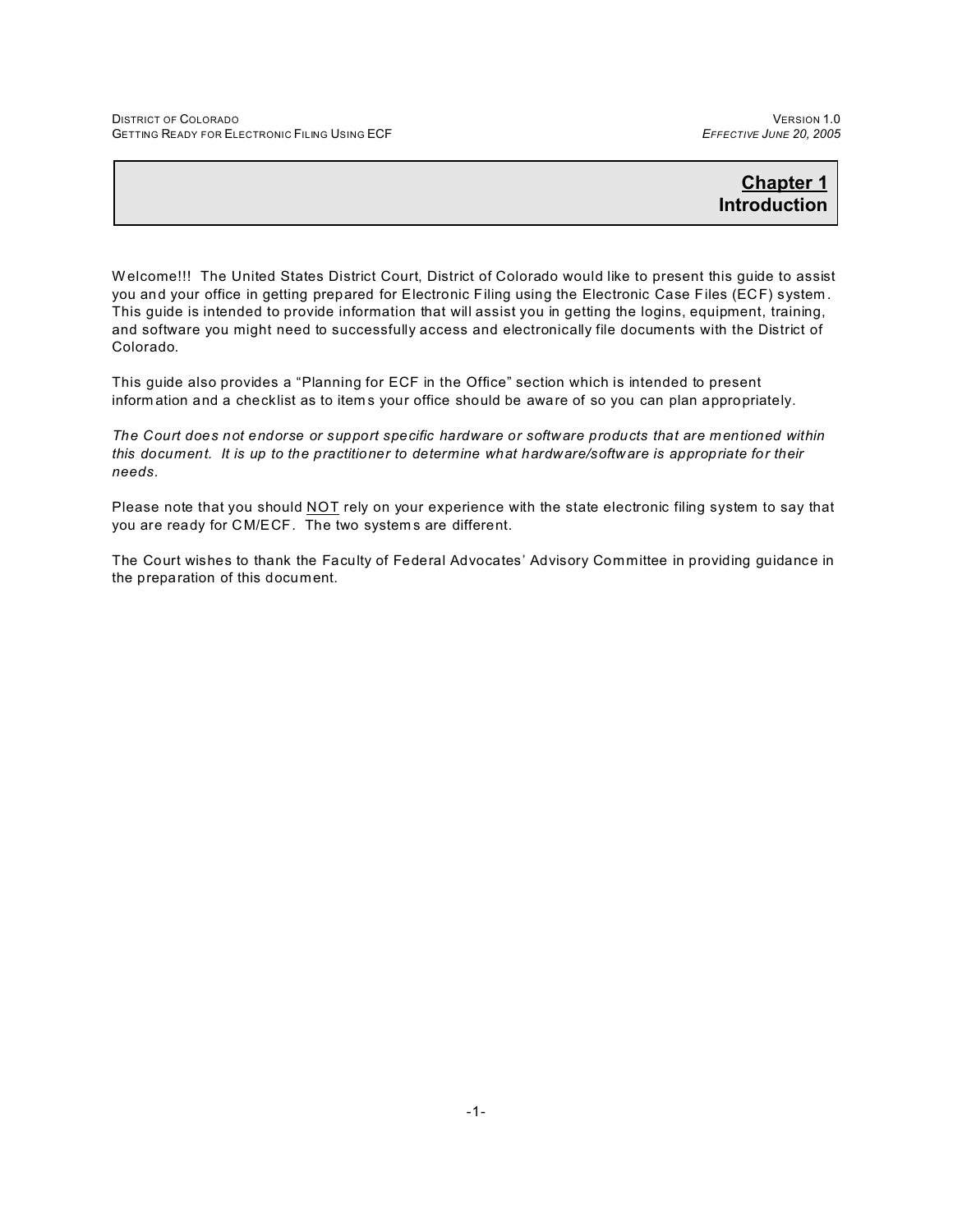This checklist is a quick view of what is needed to be able to access, query, and file documents in the District of Colorado's Electronic Case Files (ECF) system . The page referenced in the checklist is to provide you with more detailed information.

## 1. **PC Hardware**/**Software**, **and Internet access**

You will need a computer (Personal Computer (PC) or Mac (Apple)), some specific software which includes, but is not limited to, word processing and PDF creation software, e-mail access, and the ability to connect to the Internet. *(See Page 3)*

## 2. **Scanner/Scanning**

For documents you can't create electronically, you will need a scanner to scan and create an image of the document that you can save as a PDF document. *(See Page 4)*

#### 3. **Training**

W hat training will be provided? The court has a number of training options available to attorneys and their staff. *(See Page 5)*

Do I/firm staff need the prerequisite training before attending ECF training?

## 4. **Get a PACER Login**

A firm may have a single PACER Login that could be shared within the firm . PACER logins are used for queries and reports which do not require the identification of the person logging in. Firms m ay choose to get individual logins, if desired. *(See Page 7)* 

## 5. **Get a Colorado ECF Login**

You will need to obtain an ECF login for access to the District of Colorado's ECF System. Each attorney MUST have an individual login to access ECF. *(See Page 8)*

#### 6. **Support**

W hat support will be available to attorneys and their staff from the Court? W hat support will you need other than what the Court will provide? *(See Page 9)*

## 7. **Planning for ECF in the Office**

W hat other items attorneys need to consider in planning for ECF which may affect their office operations. *(See Pages 10 - 14)*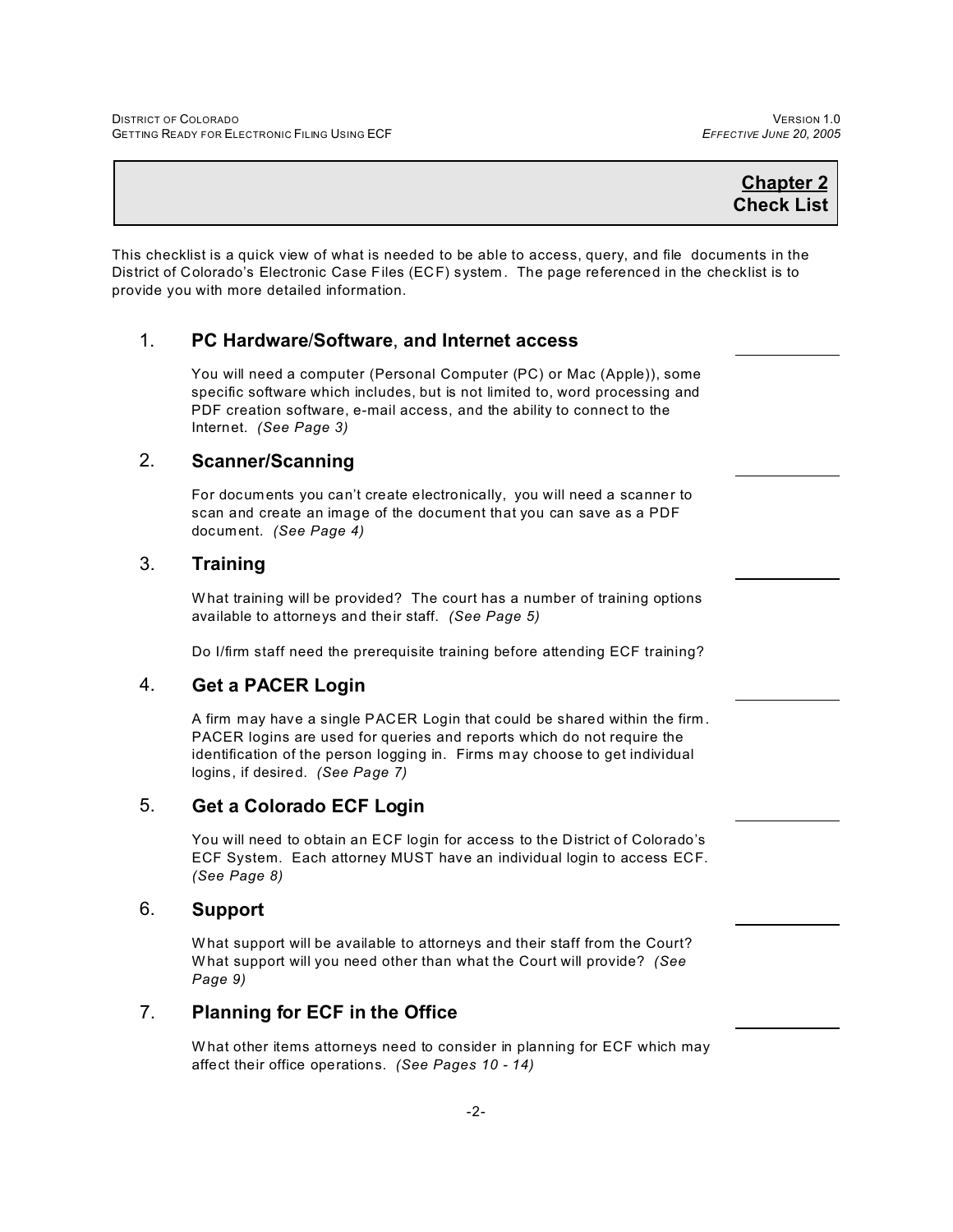## **Chapter 3 PC Hardware/Software and Internet Access**

## Recommended

#### **Hardware**

- Pentium class or equivalent PC running Windows 98 or higher with 64MB of RAM.
- Macintosh running OS 9 or higher with 64MB of RAM.

#### **Software**

- 1. Netscape Navigator Web Browser 4.7x or greater or Internet Explorer 5.5 or greater.
- 2. Adobe Acrobat Reader 6.0 (The Adobe Reader is required to be able to open/read PDF documents. Since Adobe Reader only opens PDF documents, you can also save the PDF document to a storage medium such as your hard drive. You CANNOT create a PDF docum ent from Adobe Reader.)
- 3. Adobe Acrobat W riter 4.0 or higher, pdfFactory or other PDF creation software to be able to create a PDF docum ent to be used for filing of documents electronically.
- 4. W ord Processing software to create pleadings and the ability to create a WordPerfect document(s) for proposed orders.
- 5. E-mail account(s) and software to receive and send e-m ail.

#### **Internet Access**

Along with the computer and software, you will need a means to access the Internet via a browser. A dial up phone connection will work (but slow) or a DSL (Digital Subscriber Line), Cable modem, ISDN (Integrated Services Digital Network), or T-1 line will provide faster connectivity and access. A minimum 56K Dial-up Internet Service Provider (ISP) is needed. Consider a higher speed connection such as (Cable, DSL, ISDN, T1).

**A computer with enough capacity (based upon other ECF users' feedback, 512 MB of RAM and a newer version of Windows (Windows 2000, Windows XP) will preform better), the appropriate software (as listed above), and a way to access the Internet.**

**For more information visit the court's website:**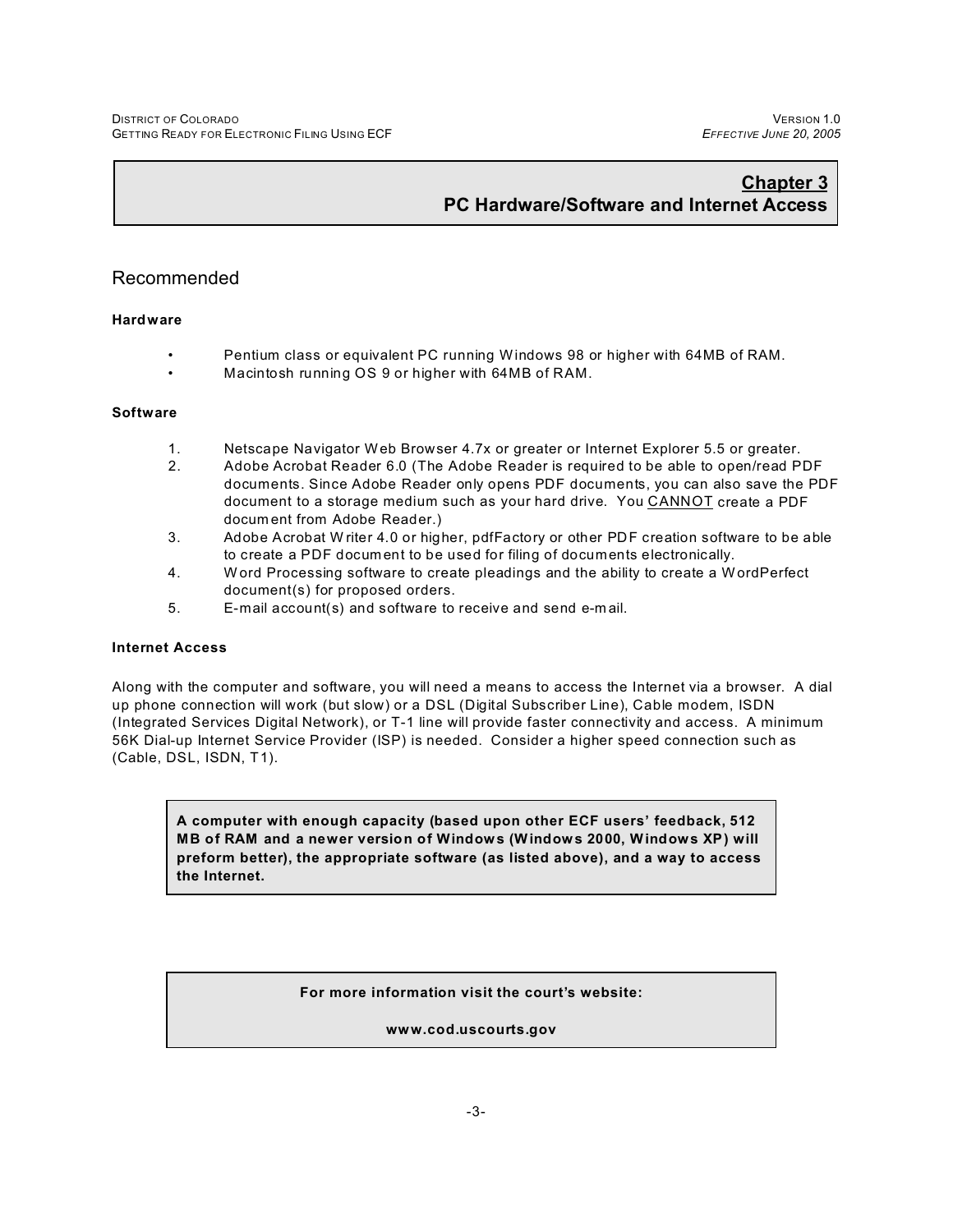## **Chapter 4 Scanner/Scanning**

There will be occasions where a document is not available electronically and must be scanned. Examples are titles, leases, stock certificates, or documents where a hand signature is required.

To get those type of documents created as a PDF, they must be scanned as an image and saved as a PDF docum ent.

In order to scan a document, there are three components:

- 1. The scanner & connecting cable (generally a USB (Universal Serial Bus) or SCSI (Sm all Computer System Interface - pronounced as "scuzzy" ) cable.
- 2. Driver(s) software loaded to allow the computer and scanner to function.
- 3. Scanner software to allow the user to save, print, and/or manipulate the scanned document.

There are a wide range of scanners available and encompass a wide price range.

Scanners come in three basic styles:

- 1. **Flatbed scanner**  This scanner requires the docum ent to be place on the "flatbed" so it can be scanned. Every time you want to scan, you must lift the cover and place the document to be scanned on the scanning area. Also, for multiple page documents, each page must be placed m anually on the scanner.
- 2. **Document fed scanner** this type of scanner will "feed" the document through the read head(s) to be scanned. The benefit of this type of scanner is a smaller footprint (takes up less space on the desk) and it will handle m ultiple page documents.
- 3. A **document feeder and flatbed scanner combination** this type of scanner allows documents to be automatically fed in through the docum ent feeder and has a flatbed to handle multiple size documents.

Scanner manufacturers include, but are not limited to, HP (Hewlett-Packard), Canon, Epson, Visioneer, Dell, and Fujitsu. The court does not recommend or endorse one over the other. The factors are the speed, efficiency, cost, ease of use, ability to create PDF documents. Some practitioners have purchased an "All-in-One" (Printer/Copier/Scanner/Fax) machine to meet equipment needs.

Most scanners and scanner software should allow the operator to adjust or set the scanning resolution for scanned documents. For the most part, scanning at a 200 dpi (dots per inch) resolution should be sufficient. The default for many scanners is 600 dpi which is overkill for most text based documents.

**For more information visit the court's website:**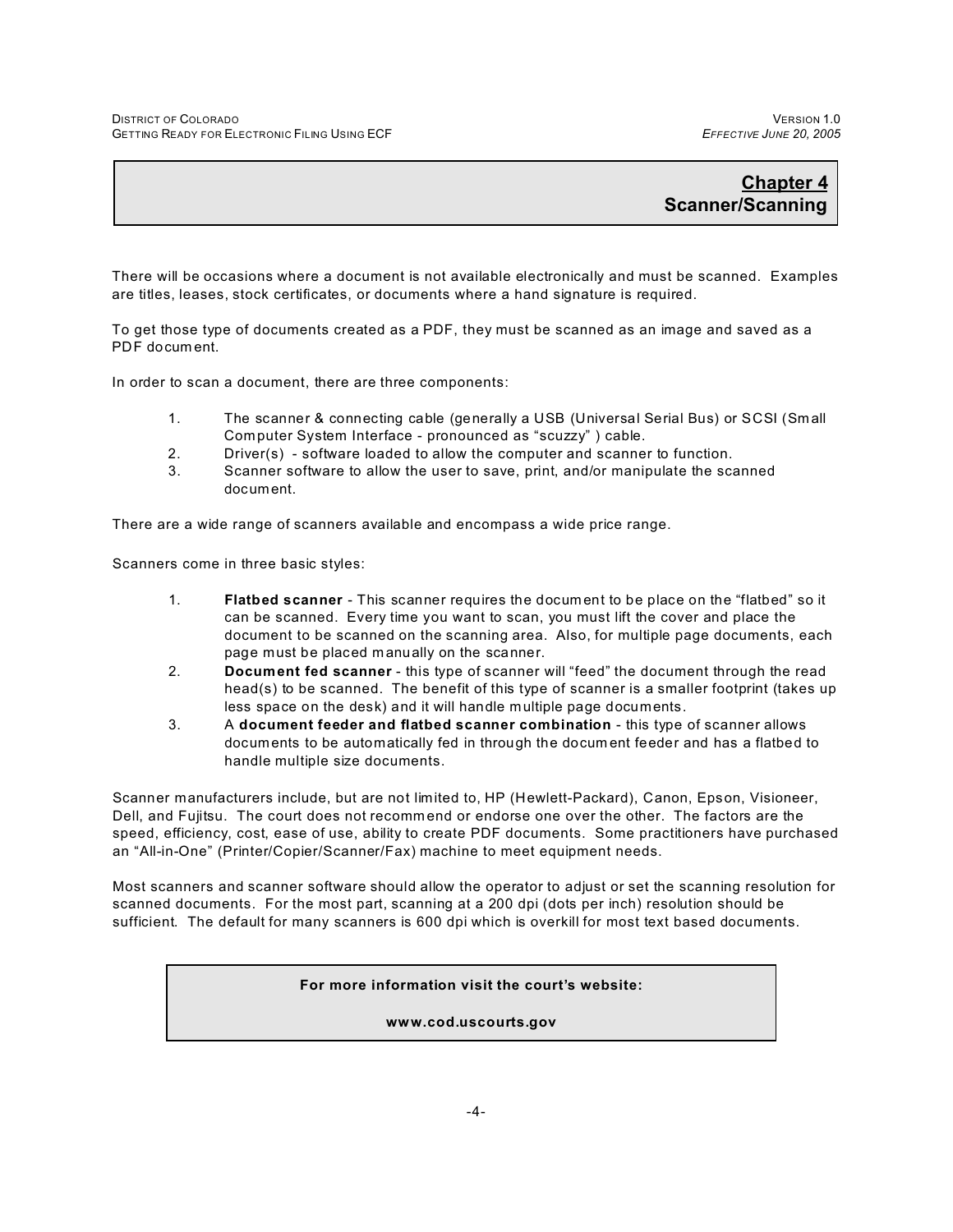The Court plans to utilize four training approaches:

- 
- 1. Classroom training<br>2. Online Training mo 2. Online Training modules
- 3. User Manual
- 4. Train the Trainer (for firms with a training staff). These trainers will in turn train others in their firm.

#### **Classroom Training**

Classroom will be provided for participants wanting hands-on exposure to ECF. This training will be conducted at the Courthouse and will be provided on a regularly scheduled basis and is designed to provide the following:

- Access to the CM/ECF Training database
- Logging on to the CM/ECF application
- Filing a pleading to a case and uploading the pleading as a PDF document
- Reviewing the Notice of Electronic Filing (NEF)

*Note:* Classroom training is estimated to be approximately two hours in length.

#### **Online Training**

Attorneys can access Online Training modules for the ECF application from the court's website. Although, the material is more generic, logging on, filing a pleading, and other electronic filing processes are presented.

#### **User Manual**

A court developed User Manual will be available on the Internet to provide information on access, logging in, filing a pleading, the Notice of Electronic Filing (NEF), etc.

#### **Train-the-Trainer**

For firms that have a training department, the court is willing to Train-the-trainer so the firm's training staff will be able to train any number of staff within their own organization.

#### **For more information visit the court's website:**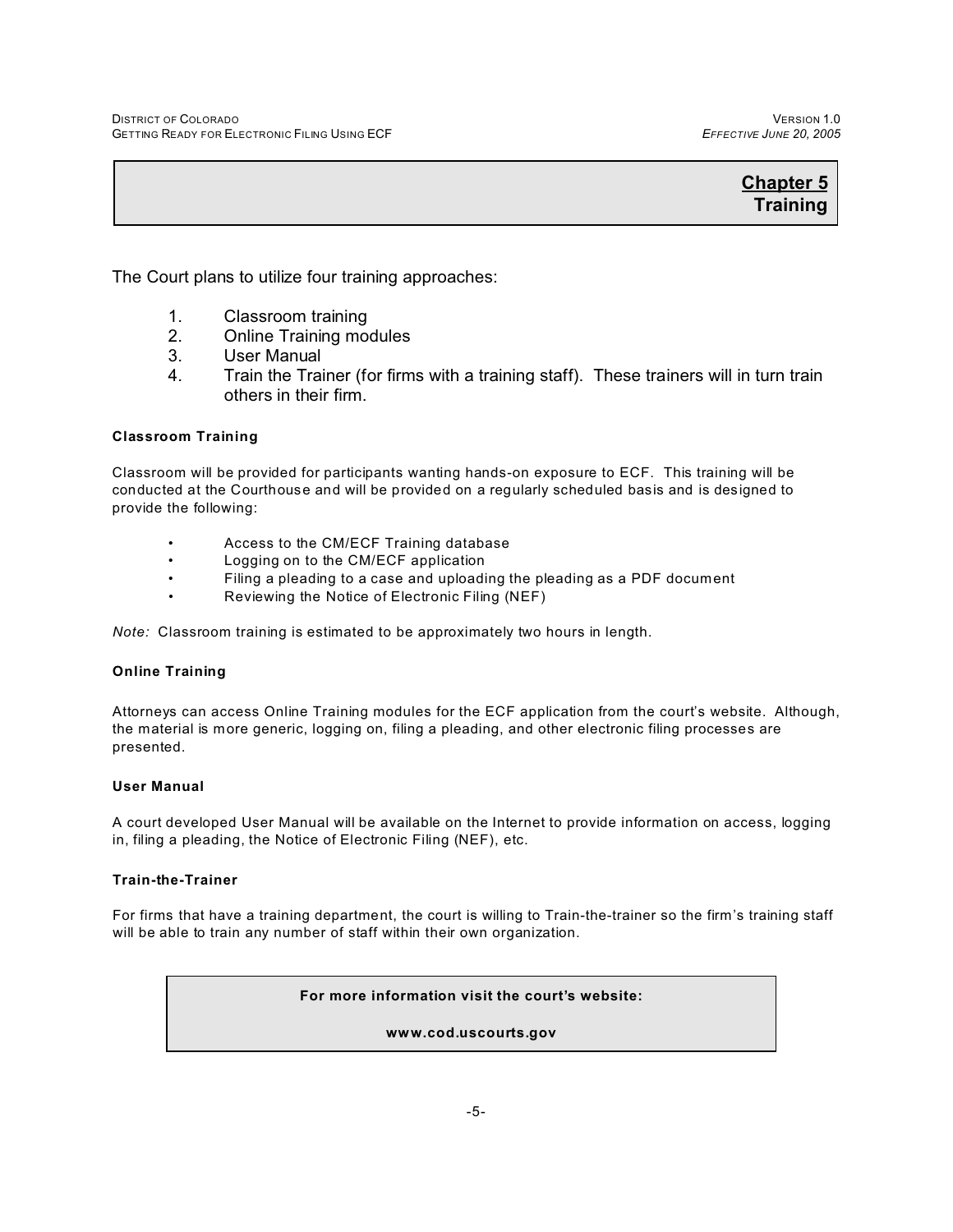## **Chapter 6 Getting a PACER Login**

## **Get a PACER Login, if you do not have one**

If you do not have a PACER login, you will need to obtain one to work in conjunction with your ECF login. PACER is the acronym for Public Access to Court Electronic Records and it's a country-wide program designed to allow PACER customers to access case information on cases filed in participating Federal courts. PACER users are billed based upon information/documents accessed and the cost is \$.08/page of information retrieved. A "page" could be up to 50 lines. For exam ple, a PACER customer could request case summ ary information and the information retrieved could be 15 "lines" of information and the cost billed is \$.08, or the PACER customer could request a docket sheet containing 90 lines of information and the cost billed would be \$.16. *Note:* If a document has more than 30 pages, PACER will cap the charge for the one document at \$2.10 ( 30 pages x .08= \$2.40

There is no cost to obtain a PACER Login. Billing is on a quarterly basis and customers are not billed in a given quarter until their cost accrual reaches \$10.00 in a given calender year.

PACER is designed to work with ECF logins as the m eans to access electronic court information. At this time, ECF logins are issued by specific courts and are not maintained by the PACER Service Center. Therefore a PACER login is needed so when an ECF user wants to access electronic information, the PACER login will allow such access.

*Note:*Registered ECF users will get one *free look* at documents from cases in which they receive a Notice of Electronic Filing (NEF) e-m ail. Registered ECF users will get an e-mail which has a hyperlink to the image of the document. Once they click on the document hyperlink, ECF will present the PDF image of the document filed. This is the *free look* at the document and the user should save or print the document for future reference. After the first look, any other access to the document will be via PACER and charges will then apply.

> **A PACER login allows you to query and run reports. An ECF login allows you to access the ECF application and electronically file pleadings.**

#### **For more information visit the court's website or PACER:**

**www.uscourts.gov www.pacer.psc.uscourts.gov**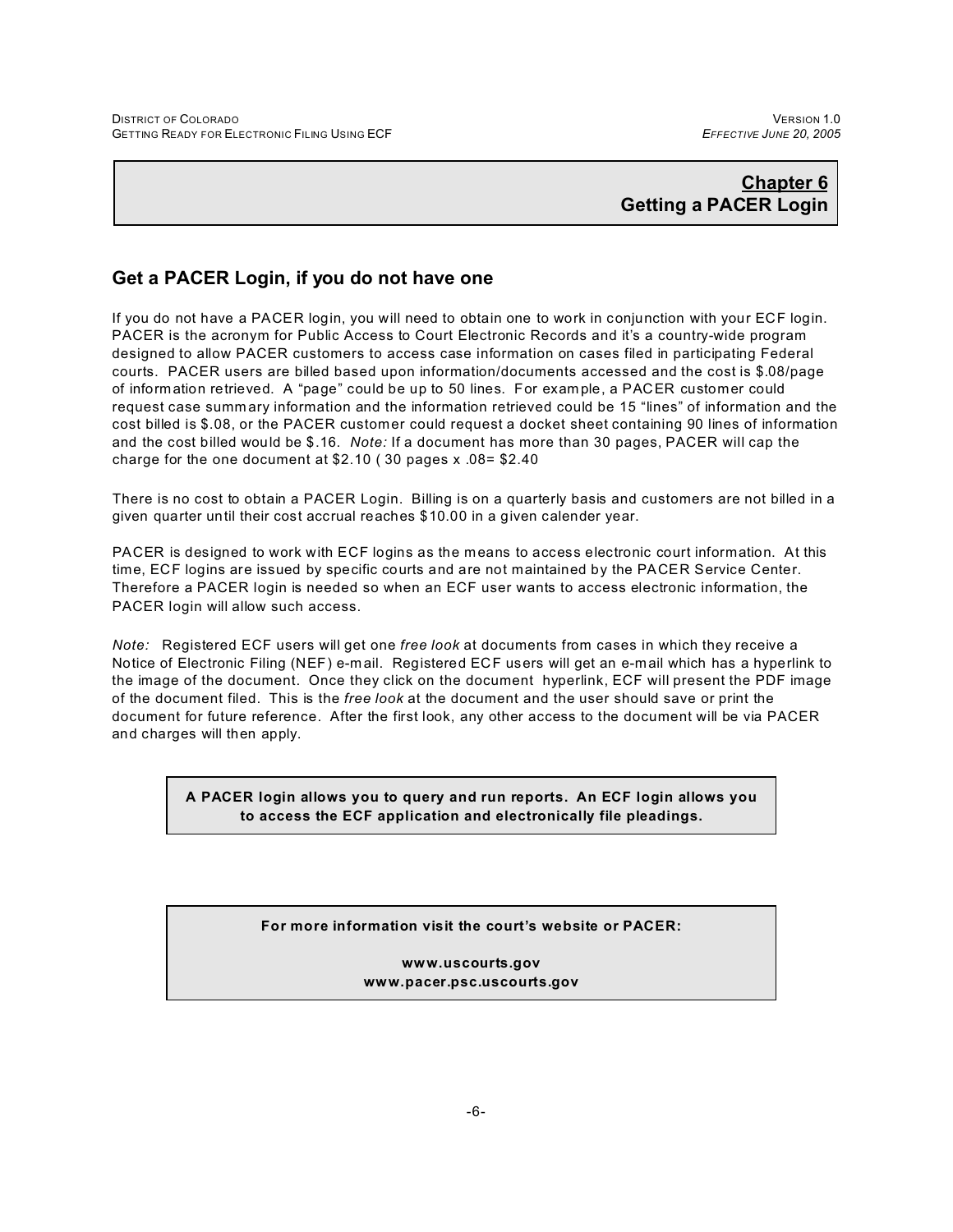## **Chapter 7 Getting an ECF Login**

## **Get a Colorado ECF Login**

The U S District Court, District of Colorado will have a registration form available for practitioners to use to register and request an ECF login and password.

Obtaining the ECF login and password will allow a practitioner to file pleadings, receive e-mail notifications of activity in cases they are involved in or interested in. Access will be virtually 24/7 (exceptions are scheduled maintenance or unforseen power outages).

> **Getting an ECF login and password will provide a practitioner virtually 24/7 access, ability to access case information and electronic documents in cases that they are involved in or interested in.**

> > **For more information visit the court's website:**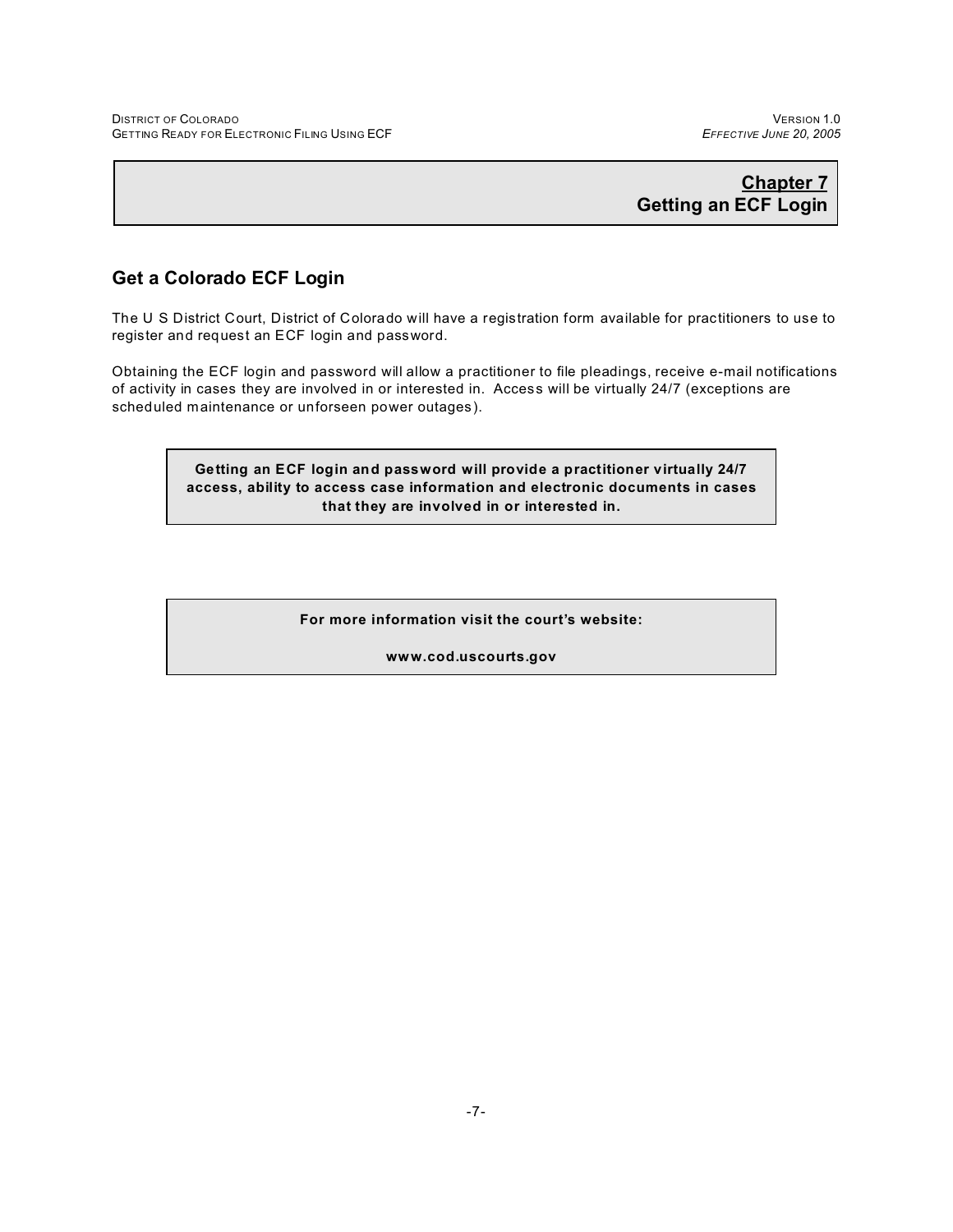Although, the Court will try to help with questions, some of the questions m ay be specific to a software application such as WORD, Adobe Acrobat, W indows, Mac, etc. In many of those situations, you will be required to contact the software or hardware vendor to get support.

The Court's focus will be assisting you with ECF related issues. You and your firm will be responsible for dealing with other technical issues.

- As a general rule, most technical problem s are at the local workstation or local network. Therefore, in-house technical expertise should be contacted first.
- The next point of contact should be the "in-house" ECF expert concerning other questions pertaining to ECF filings which might be based upon office procedures.
- The court should be contacted next if it's not a local technical question nor a question related to your office policy/procedure on ECF.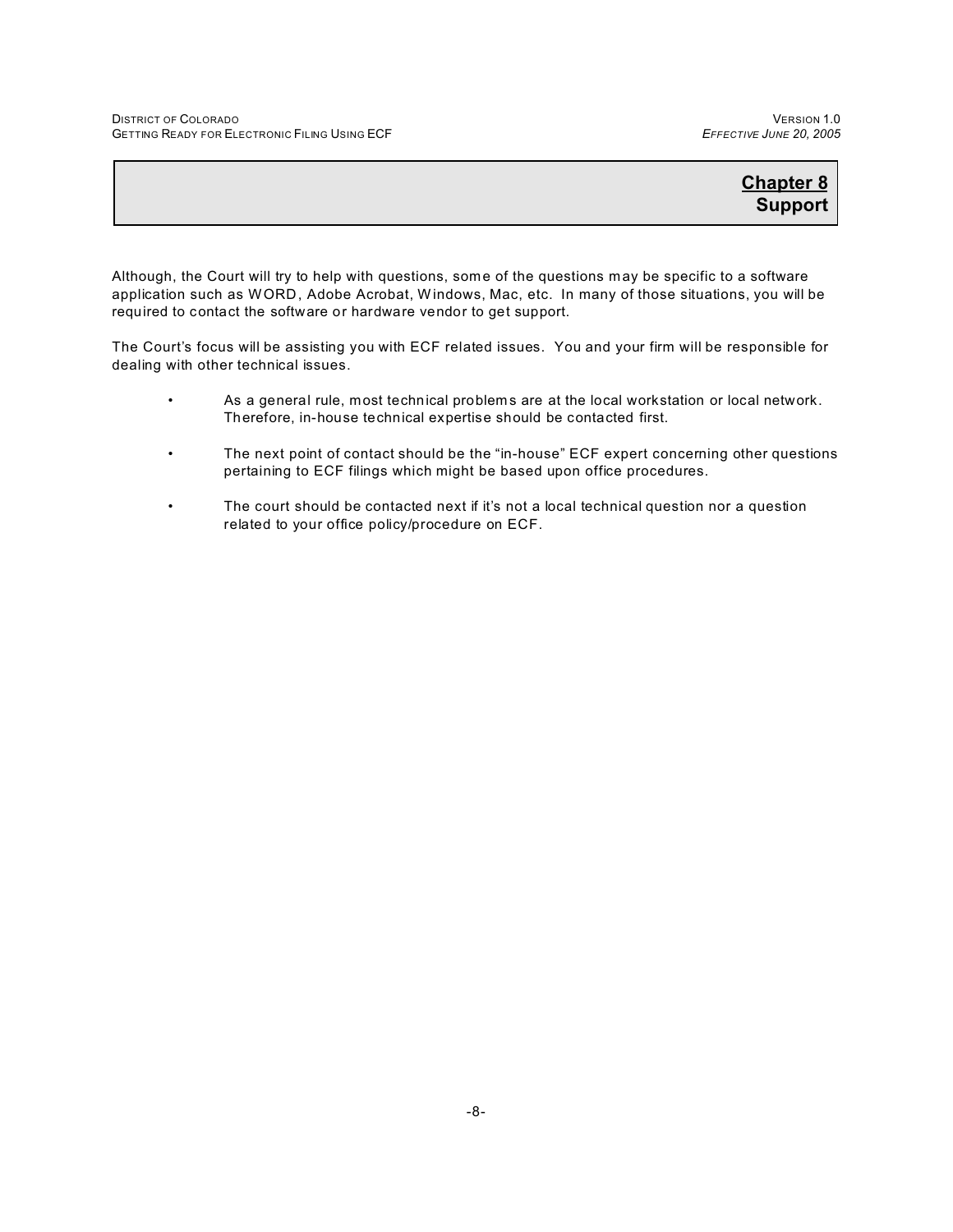## **Chapter 9 Planning for ECF in the Office**

Besides the hardware, software, logins, etc., there are items you should consider for you office operations: These items will require

- **•** analysis
- research
- planning

#### **E-mail Management**

Once you are registered for ECF, the Notice of Electronic Filing (NEF) e-mail messages will begin to come into your e-mail inbox. The e-mail messages provide:

- 1. Notification as to activity in the case.
- 2. Is considered "service" from the Court for items such as orders, etc.
- 3. Provide the opportunity for your *free look* at the electronic docum ent.

Since you will start receiving a greater volume of e-mail, you should consider how you will manage the volum e of e-mail.

You should consider how you will manage the receipt and flow of e-mail through your office. You will have the ability to use multiple e-mail addresses, if you wish. Many e-mail software packages have "filters" or "rules" that you set up to assist in managing e-m ail coming to you. You might consider setting up "rule(s)" or "filter(s)."

Have you reviewed the following:

- W ho should be receiving the NEF e-mail messages?
- W here are you going to store the NEF e-m ail m essages? Do you need to keep the NEF e-mail messages?
- Is there someone in the office that can set up "rules"/"filters" for your e-mail software?
- How many e-mail addresses should be set up to receive the NEF?
- Do you have spam software installed that might prevent you from receiving the NEF?
- W ill you need to print each document?, If so, where will you file the hard copies?
- W ill you need to save each electronic document? If so, where will you save the electronic document?
- Do you need to add username@cod.uscourts.gov in your address book so ECF related emails won't be blocked. AOL is a prime example where you might need to do this. There may be others that will require this addition to the user's address book.

## **Software/Hardware**

Although this docum ent provides information on hardware/software/internet access, it's still up to you to decide whether you should purchase new hardware/software/internet access or upgrade existing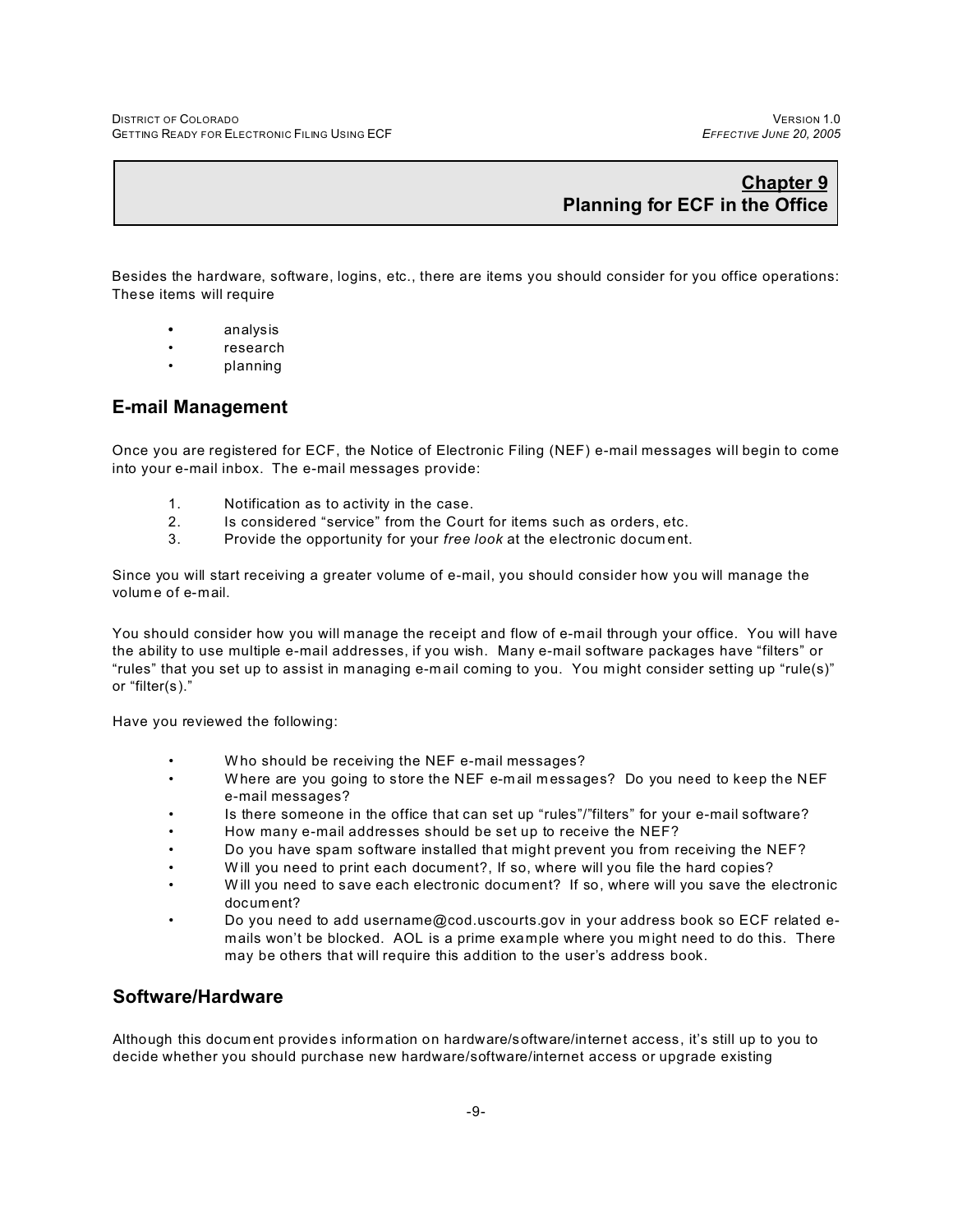hardware/software/internet access, etc.

Have you reviewed the following:

- Do you have enough disk storage (on you local PC or network server) capacity to store electronic documents?
- Do you need any dual monitor configurations for your office? (Setting up two monitors for a single PC workstation)
- Do you need to set up a network for your computers?
- Does your internet browser meet the versions suggested by the court?
- Have you researched what type of Internet access you will need? (I.e. dial-up, cable, DSL (Digital Subscriber Line) , ISDN (Integrated Digital Services Network), T1, etc.)
- Do you have software installed that can create PDF documents?
- Do you have software installed that can create a W ordPerfect formatted document?
- Do you have software installed that can read/open PDF documents?
- Should you consider purchasing a scanner?
- Should you consider getting an *All-in-One* scanner, printer, fax, copier machine?
- Do you have a PC to which you can connect a scanner?
- Does your scanner allow you to scan documents and save/convert to a PDF form at?
- Is your printer fast enough to handle printing PDF documents?
- Can you back-up your hard drives to ensure you can restore/recover from equipment failure?
- Have you reviewed your financial plan, spending plan, or budget to include the purchase of new/upgraded hardware and software?
- Does your financial plan, spending plan, or budget include maintenance supplies for your printer/copier/fax/scanner equipment?

## **Document Management**

It is critical you think about document managem ent within your practice/office. The document managem ent requirements will vary from firm to firm, and practitioner to practitioner.

Have you reviewed the following:

After scanning original exhibits and/or other original docum ents (such as, signed affidavits, etc.), where are the originals going to be stored?

- How long do you need to keep the originals on file?
	- Are there Court local rules on retention?
	- Do you need to keep them longer than what the Court requires?
- How are you going to file/organize the PDF files that you either receive via NEF(s) or that you file with the court?
	- By date?
	- By case number?
	- By party?
	- By multiple means?
- How are you going to file/organize the scanned electronic copy?
	- By date?
	- By case num ber?
	- By party?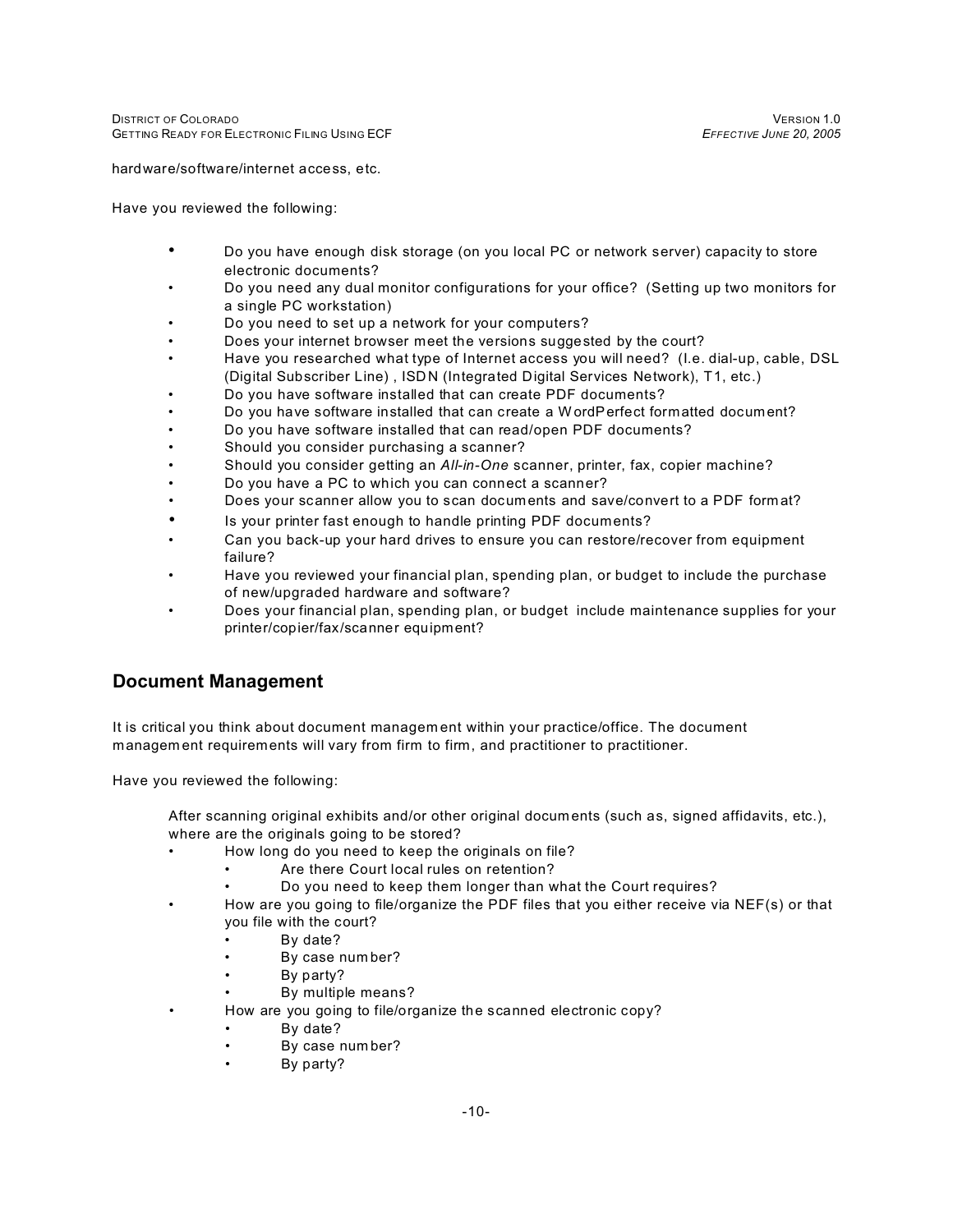DISTRICT OF COLORADO VERSION 1.0<br>GETTING READY FOR ELECTRONIC FILING USING ECF STATE STATE STATE SECTIVE JUNE 20, 2005 GETTING READY FOR ELECTRONIC FILING USING ECF *EFFECTIVE JUNE 20, 2005*

- By multiple means?
- How long do you need to keep the electronic copy?
- How will you retrieve/find electronic documents?
	- By date?
		- By case number?
		- By party?
		- By multiple means?
- Do you need document management software to keep electronic files organized?

## **Password/Login Management**

You will be getting a ECF login and password and a PACER login and password. You might have other logins and passwords for other courts, etc.

Have you reviewed the following:

- How is each attorney going to track logins and passwords for each court they plan to electronically file in?
- W hat happens when an attorney leaves the firm?
- How do you ensure you will still receive copies of orders, etc. after the attorney leaves?
- How quickly can you file substitution of counsel in each case the attorney was involved in?
- Do you need to change any passwords, etc.?

## **Personnel /Training**

Have you reviewed the following:

- Do you have personnel that can create PDF files from word processors?
- Do you have personnel that can scan hard copy documents and create PDF files from the scanner?
- Do you need to hire technical support staff?
- Do you have personnel that can attach documents to e-mail messages?
- Does your staff access the Internet and know how to use a browser such as Netscape Navigator and/or Internet Explorer?
- Does your staff know how to clear cache and/or temporary Internet files from your browser software?
- Does your staff know how to convert W ORD documents to WordPerfect formatted documents?
- Does your staff know how to utilize folders/directories to store and/or find electronic files/documents?

## **Work Flow Processes /Other**

Have you reviewed the following:

- Does your staff know what the court's local rules and/or ECF Procedures are relating to electronic filing?
- Will work processes and timing change in your office due to ECF?
- Are you going to need less staff, more staff, runner(s)/(couriers)?
- Are there changes in mail and delivery service needs?